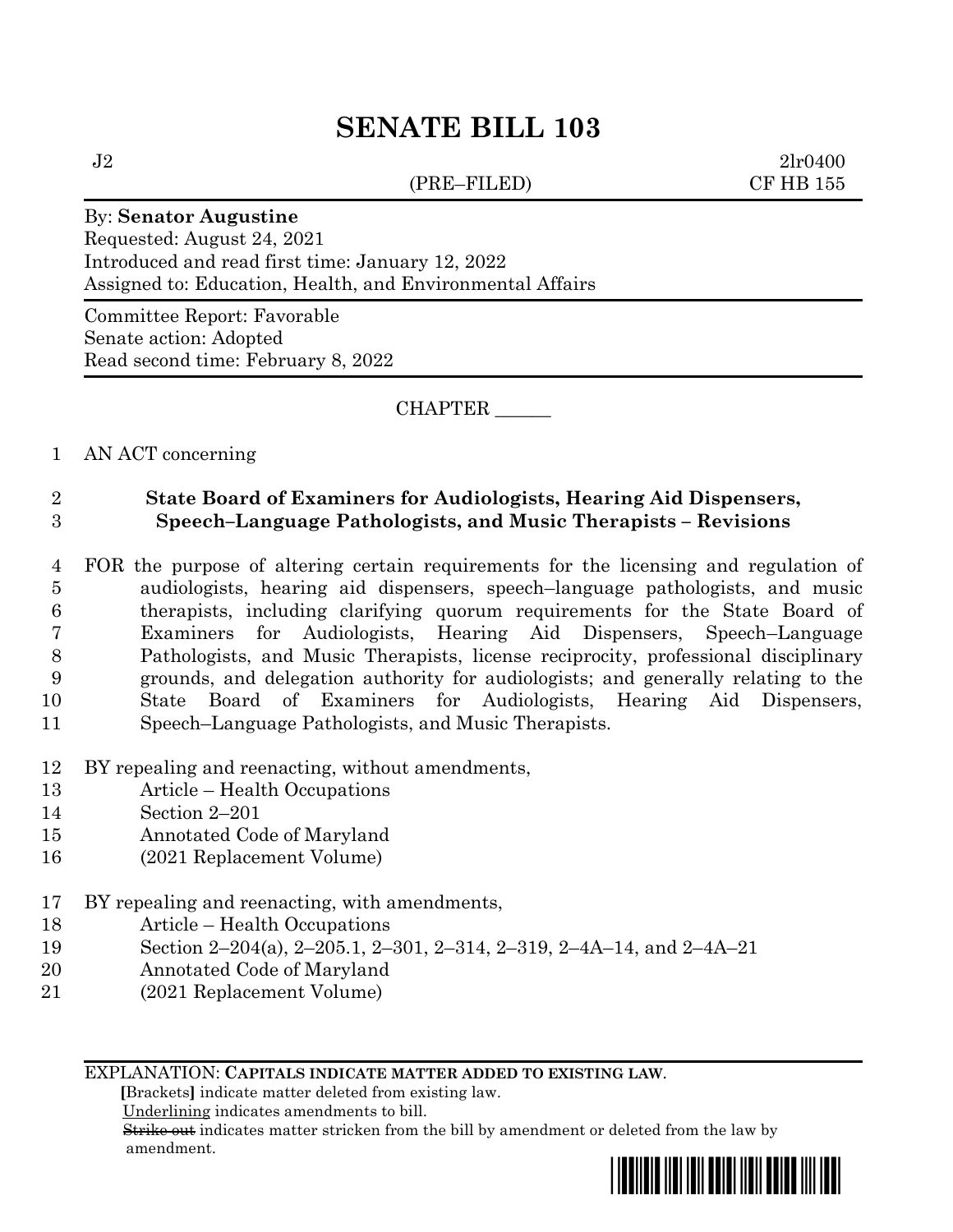SECTION 1. BE IT ENACTED BY THE GENERAL ASSEMBLY OF MARYLAND, That the Laws of Maryland read as follows:

#### **Article – Health Occupations**

2–201.

 There is a State Board of Examiners for Audiologists, Hearing Aid Dispensers, Speech–Language Pathologists, and Music Therapists in the Department.

2–204.

 (a) A majority of the members currently serving on the Board, with at least 1 **[**member of each profession**] AUDIOLOGIST, HEARING AID DISPENSER, SPEECH–LANGUAGE PATHOLOGIST, AND MUSIC THERAPIST** regulated under the provisions of this title being present, is a quorum to do business.

2–205.1.

 (a) While investigating an allegation against a licensee under this title, the Board may require the licensee to submit to an appropriate examination by a health care provider designated by the Board if the Board has reason to believe that the licensee may cause harm to a person affected by the licensee's practice of audiology, hearing aid dispensing, **[**or**]** speech–language pathology, **OR MUSIC THERAPY,** or assistance in the practice of speech–language pathology **OR AUDIOLOGY**.

 (b) In return for the privilege given to a licensee to practice audiology, hearing aid dispensing, **[**or**]** speech–language pathology, **OR MUSIC THERAPY,** or assist in the practice of speech–language pathology **OR AUDIOLOGY** in the State, the licensee is deemed to have:

 (1) Consented to submit to an examination under this section, if requested by the Board in writing; and

 (2) Waived any claim of privilege as to the testimony or reports of a health care provider who examines the licensee.

 (c) The failure or refusal of the licensee to submit to an examination required under subsection (b) of this section is prima facie evidence of the licensee's inability to practice audiology, hearing aid dispensing, **[**or**]** speech–language pathology, **OR MUSIC THERAPY,** or assist in the practice of speech–language pathology **OR AUDIOLOGY**  competently, unless the Board finds that the failure or refusal was beyond the control of the licensee.

(d) The Board shall pay the cost of any examination made under this section.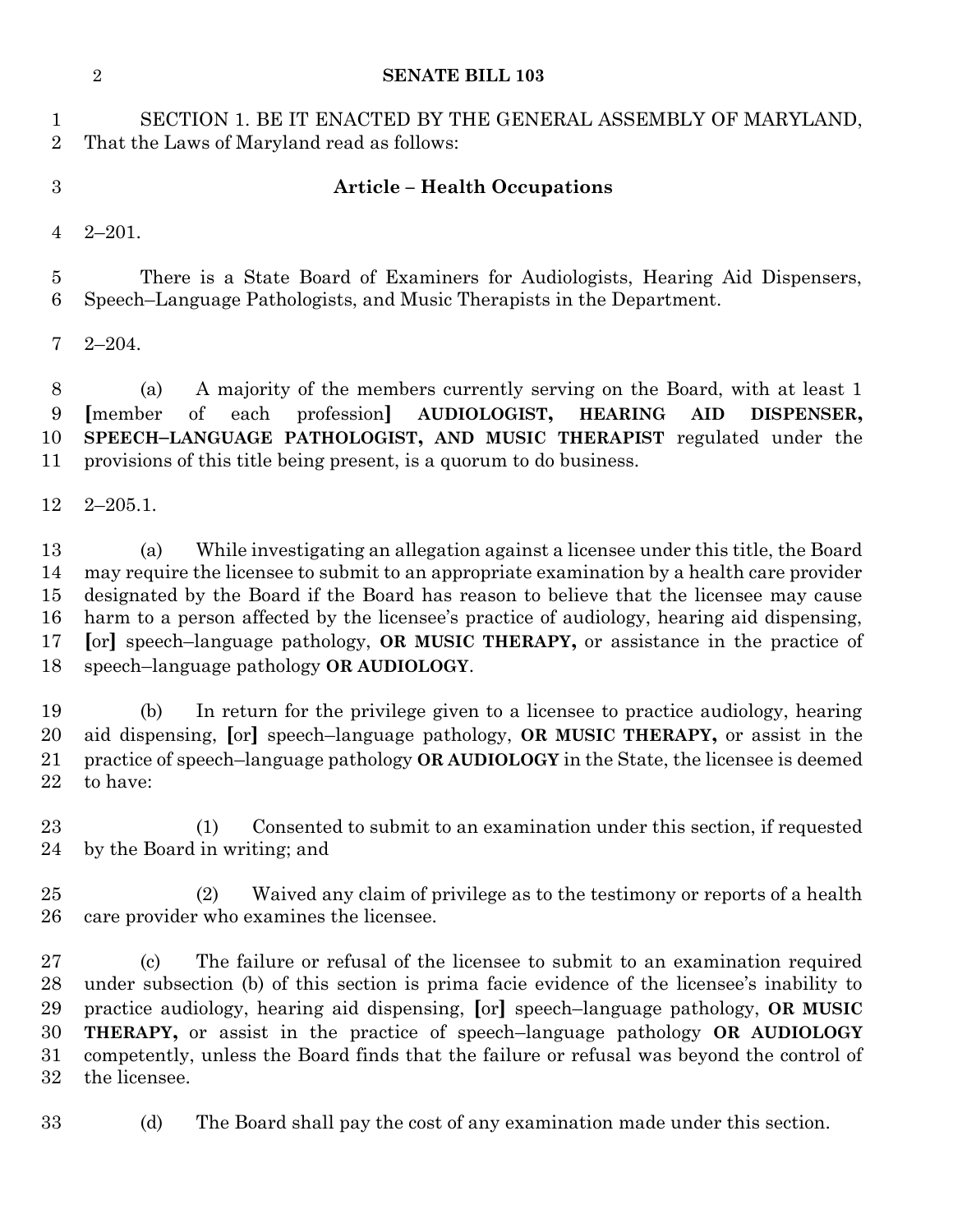#### **SENATE BILL 103** 3

2–301.

 (a) (1) Except as otherwise provided in this title, an individual shall be licensed by the Board before the individual may practice audiology, hearing aid dispensing, **[**or**]** speech–language pathology, **OR MUSIC THERAPY,** or assist in the practice of speech–language pathology **OR AUDIOLOGY** in this State.

 (2) On or after October 1, 2007, an individual hired by a Maryland local public school system, State–approved nonpublic school for handicapped children, or chartered educational institution of the State to practice speech–language pathology or assist in the practice of speech–language pathology, shall be licensed by the Board.

(b) (1) This section does not apply:

 (i) To an individual employed by any agency of the federal government performing the duties of that employment;

 (ii) To an individual continuously employed to practice audiology since June 30, 1988, by a county public school system, a State–approved nonpublic school for handicapped children, a chartered institution of the State, or the State Department of Education while performing the duties of that employment;

 (iii) To an individual employed by a Maryland local public school system, State–approved nonpublic school for handicapped children, or chartered educational institution of the State or the State Department of Education to practice speech–language pathology continuously since on or before September 30, 2007, while performing the duties of that employment;

 (iv) To a student or trainee in audiology or speech–language pathology while pursuing a supervised course of study at an accredited university or college or a recognized training center while the student is obtaining clinical practicum hours;

 (v) To a volunteer while working in free speech and hearing screening programs; or

 (vi) To an individual licensed to practice audiology or speech–language pathology in another state or a foreign country while the individual:

 1. Provides a clinical demonstration at a training or an educational event in the State; or

 2. Receives clinical training at a training or an educational event in the State.

 (2) The Board may allow an audiologist, hearing aid dispenser, speech–language pathologist, **[**or**] MUSIC THERAPIST,** speech–language pathology assistant**, OR AUDIOLOGY ASSISTANT** licensed in another state to practice audiology,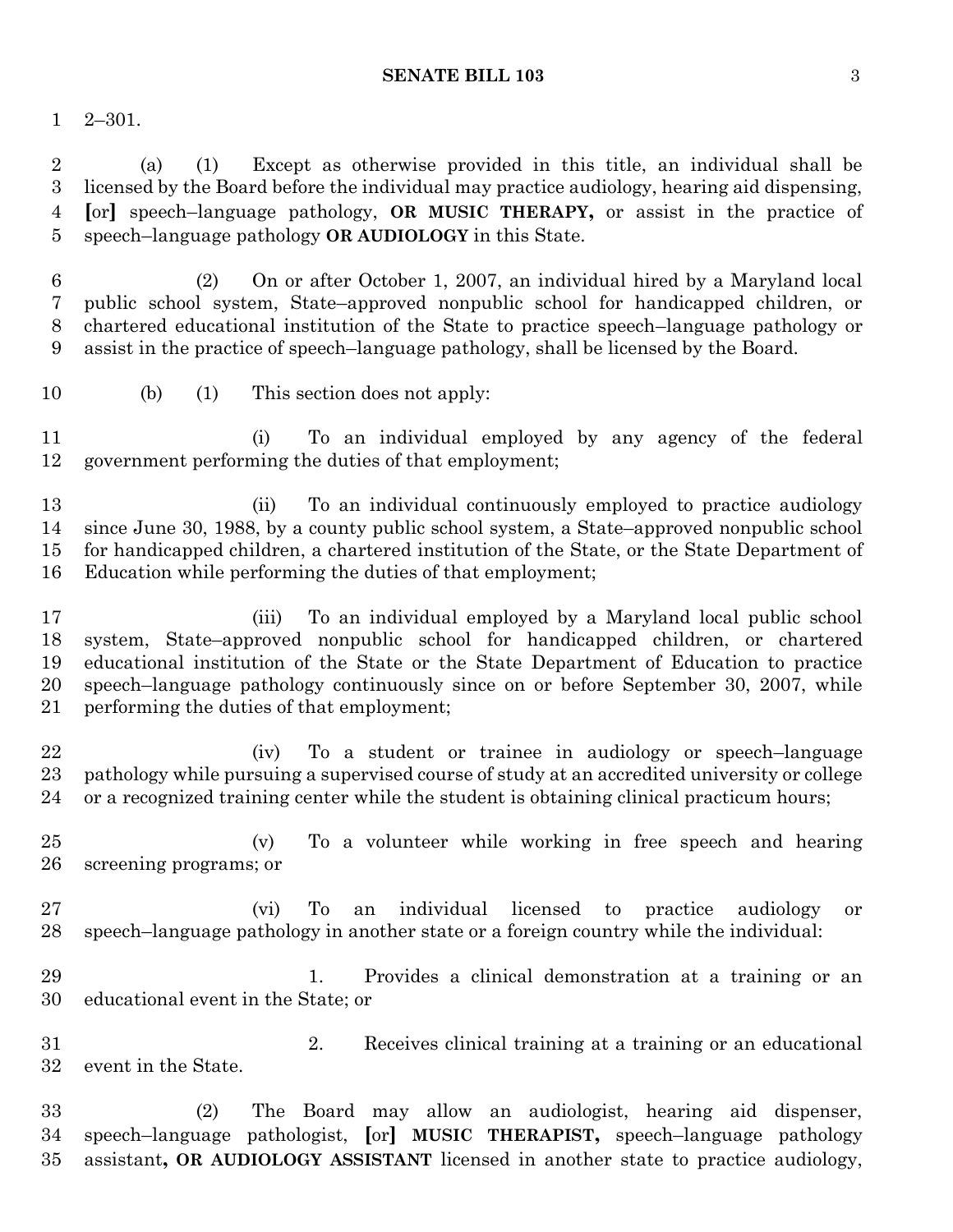hearing aid dispensing, **[**or**]** speech–language pathology, **OR MUSIC THERAPY,** or assist in the practice of speech–language pathology **OR AUDIOLOGY** in this State without a license if the **[**audiologist, hearing aid dispenser, speech–language pathologist, or speech–language pathology assistant**] APPLICANT** has **[**a completed application for a license pending before the Board**]: (I) BEEN GRANTED PRELIMINARY APPROVAL BY THE BOARD**

# **TO PRACTICE; AND**

### **(II) A COMPLETED APPLICATION FOR A LICENSE PENDING BEFORE THE BOARD**.

2–314.

 Subject to the hearing provisions of § 2–315 of this subtitle, the Board may deny a license or limited license to any applicant, reprimand any licensee or holder of a limited license, place any licensee or holder of a limited license on probation, or suspend or revoke a license or limited license if the applicant, licensee, or holder:

 (1) Fraudulently or deceptively obtains or attempts to obtain a license or limited license for the applicant, licensee, or holder or for another;

- 
- (2) Fraudulently or deceptively uses a license or limited license;

 (3) Commits fraud or deceit in the practice of audiology, hearing aid dispensing, or speech–language pathology, or assistance of the practice of speech–language pathology **OR AUDIOLOGY**;

 (4) Is convicted of or pleads guilty or nolo contendere to a felony or to a crime involving moral turpitude, whether or not any appeal or other proceeding is pending to have the conviction or plea set aside;

- 
- 24 (5) Obtains a fee through fraud or misrepresentation;

 (6) Directly or indirectly employs any unlicensed person or any person whose license or limited license has been suspended;

 (7) Uses or promotes or causes the use of any misleading, deceiving, improbable, or untruthful advertising matter, promotional literature, testimonial, guarantee, warranty, label, brand, insignia, or other representation;

 (8) In the practice of audiology, hearing aid dispensing, or speech–language pathology, or assistance of the practice of speech–language pathology **OR AUDIOLOGY**:

(i) Falsely represents the use or availability of services or advice of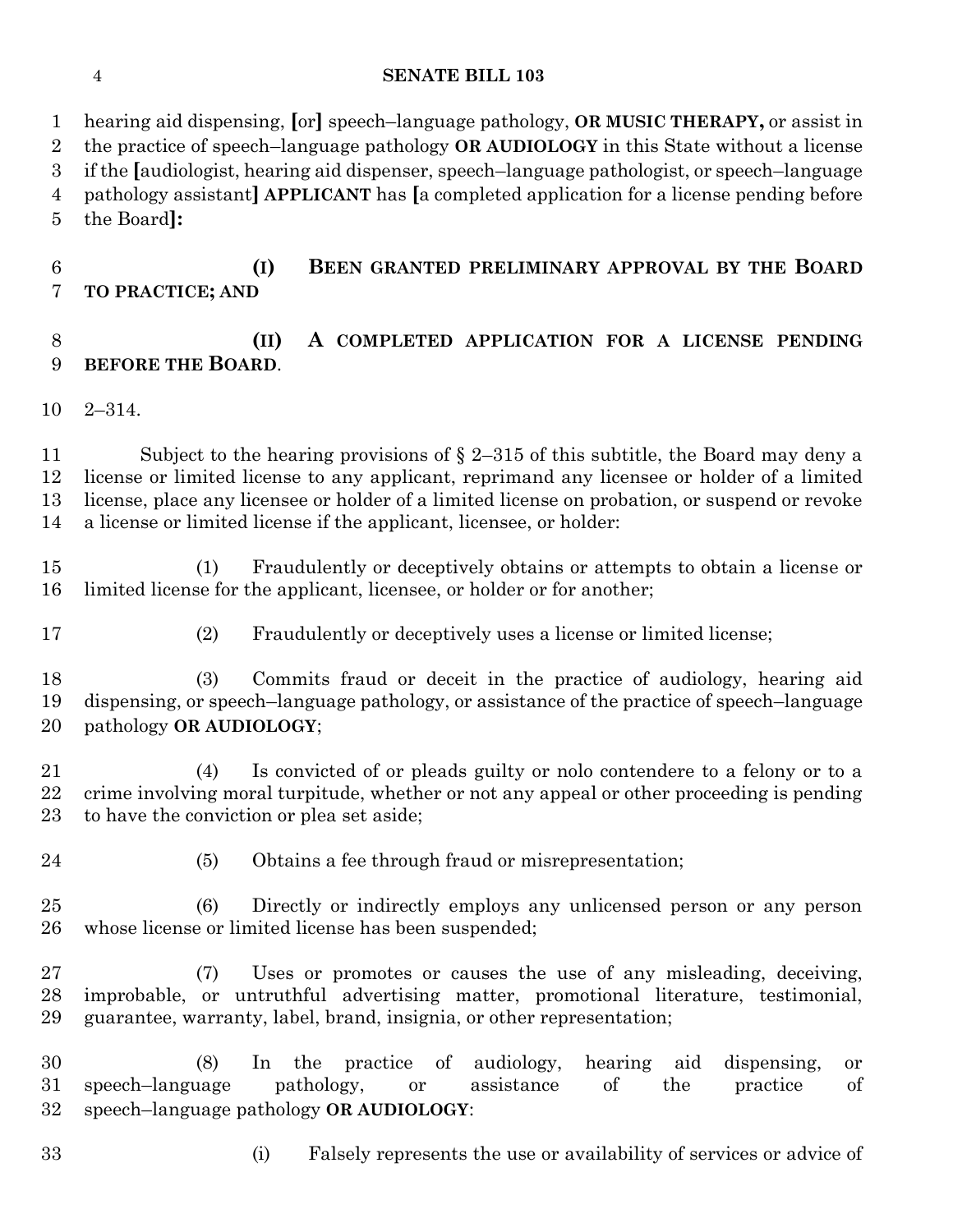a physician; or

 (ii) Misrepresents the applicant, licensee, or holder by using the word "doctor" or any similar word, abbreviation, or symbol if the use is not accurate;

 (9) Permits another person to use the license of the licensee or limited license of the holder;

 (10) Commits any act of unprofessional conduct in the practice of audiology, hearing aid dispensing, or speech–language pathology, or the assistance of the practice of speech–language pathology **OR AUDIOLOGY**;

- (11) Violates any lawful order given or regulation adopted by the Board;
- (12) Violates any provision of this title;
- (13) Provides professional services while:
- 12 (i) Under the influence of alcohol; or

 (ii) Using any narcotic or controlled dangerous substance, as defined in § 5–101 of the Criminal Law Article, or other drug that is in excess of therapeutic amounts or without valid medical indication;

 (14) Is disciplined by a licensing or disciplinary authority of any other state or country or convicted or disciplined by a court of any state or country for an act that would be grounds for disciplinary action under this section;

 (15) Practices audiology, hearing aid dispensing, or speech–language pathology, or assists in the practice of speech–language pathology **OR AUDIOLOGY** with an unauthorized person or supervises or aids an unauthorized person in the practice of audiology, hearing aid dispensing, or speech–language pathology, or assistance of the practice of speech–language pathology **OR AUDIOLOGY**;

 (16) Knowingly makes or files a false report or record in the practice of audiology, hearing aid dispensing, or speech–language pathology, or assistance in the practice of speech–language pathology **OR AUDIOLOGY**;

 (17) Knowingly fails to file or record any report as required by law, willfully impedes or obstructs the filing or recording of the report, or induces another to fail to file or record the report;

- (18) Submits a false statement to collect a fee;
- (19) Is professionally, physically, or mentally incompetent;
- (20) Promotes the sale of devices, appliances, or goods to a patient so as to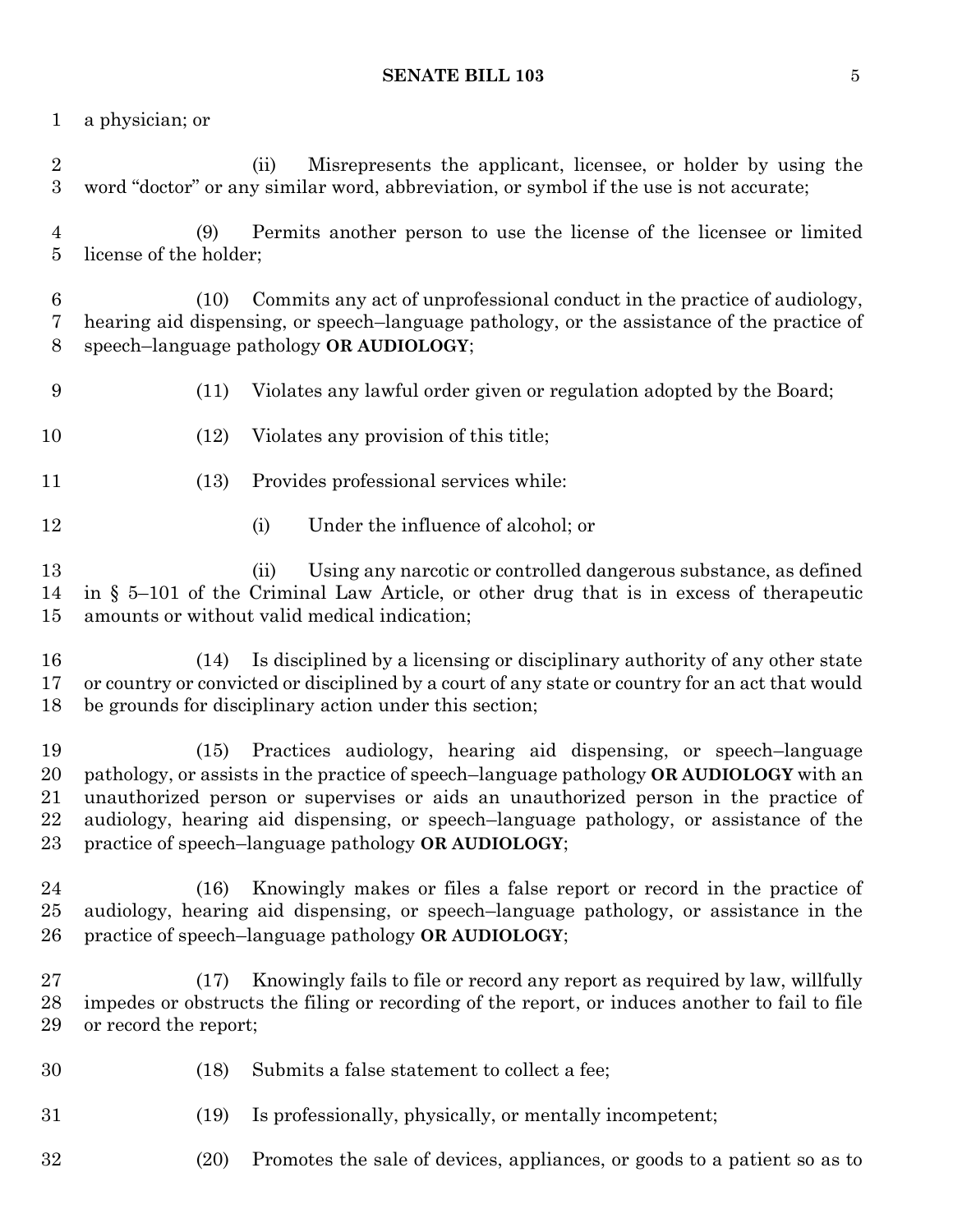2–319. (a) **(1)** A licensed speech–language pathologist may delegate duties to an assistant within the scope of practice and supervision guidelines in the regulations adopted under **[**subsection (b) of this section**] PARAGRAPH (2) OF THIS SUBSECTION**.

 **[**(b)**] (2)** The Board shall adopt regulations to establish qualifications and scope of practice for the position of a speech–language pathology assistant and the requirements for the supervision of a speech–language pathology assistant by a supervisor of a speech–language pathology assistant.

 **(B) (1) A LICENSED AUDIOLOGIST MAY DELEGATE DUTIES TO AN ASSISTANT WITHIN THE SCOPE OF PRACTICE AND SUPERVISION GUIDELINES IN THE REGULATIONS ADOPTED UNDER PARAGRAPH (2) OF THIS SUBSECTION.**

 **(2) THE BOARD SHALL ADOPT REGULATIONS TO ESTABLISH QUALIFICATIONS AND SCOPE OF PRACTICE FOR THE POSITION OF AN AUDIOLOGY ASSISTANT AND THE REQUIREMENTS FOR THE SUPERVISION OF AN AUDIOLOGY ASSISTANT BY A SUPERVISOR OF AN AUDIOLOGY ASSISTANT.**

2–4A–14.

 Subject to the hearing provisions of § 2–4A–16 of this subtitle, the Board, on the affirmative vote of a majority of its members then serving, may deny a license to an applicant, reprimand a licensee, place a licensee on probation, or suspend or revoke the license of a licensee if the applicant or licensee:

exploit the patient for financial gain;

**SENATE BILL 103**

 (21) Behaves immorally in the practice of audiology, hearing aid dispensing, or speech–language pathology, or assistance of the practice of speech–language pathology **OR AUDIOLOGY**;

 (22) Refuses, withholds from, denies, or discriminates against an individual with regard to the provision of professional services for which the licensee is licensed and qualified to render because the individual is HIV positive;

 (23) Pays or agrees to pay any sum to any person for bringing or referring a patient;

 (24) Fails to submit to a criminal history records check in accordance with § 2–303.1 of this subtitle; or

 (25) Supervises or aids an unauthorized individual in the assistance of audiology.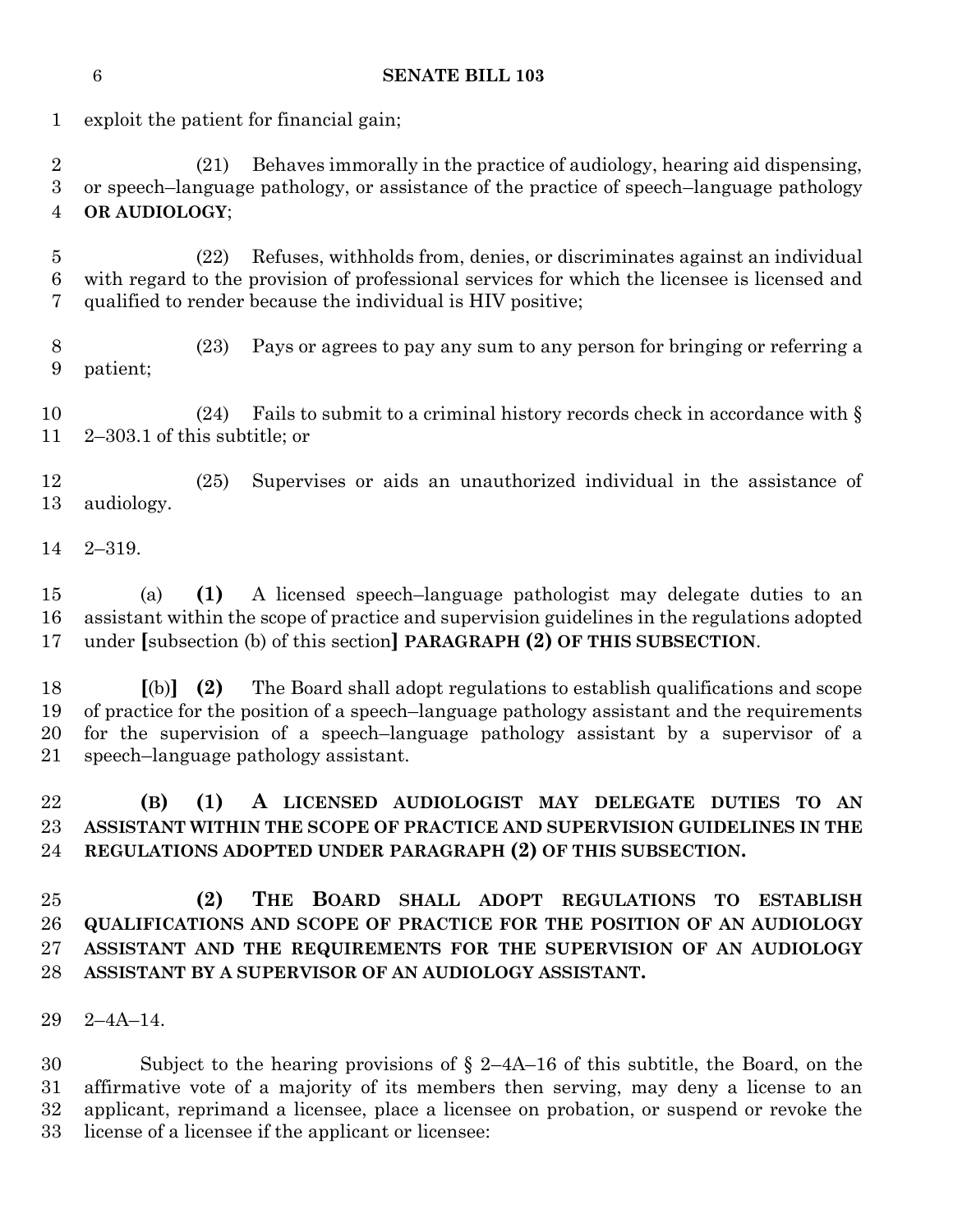(1) Fraudulently or deceptively obtains or attempts to obtain a license for the applicant or licensee or for another; (2) Fraudulently or deceptively uses a license; (3) Is convicted of or pleads guilty or nolo contendere to a felony or a crime involving moral turpitude, whether or not an appeal or other proceeding is pending to have the conviction or plea set aside; (4) Aids or abets an unauthorized person in practicing music therapy or self–representing as a music therapist; (5) Practices music therapy fraudulently or deceitfully; (6) Violates the code of ethics adopted by the Board under § 2–4A–03(2) of this subtitle; (7) Willfully fails to file or record any report as required under law, willfully impedes or obstructs the filing or recording of a report, or induces another to fail to file or record a report; (8) Submits a false statement to collect a fee; (9) Willfully makes or files a false report or record in the practice of music therapy; (10) Is disciplined by a licensing or disciplinary authority of any state or country, convicted or disciplined by a court of any state or country, or disciplined by any branch of the United States uniformed services or the United States Department of Veterans Affairs for an act that would be grounds for disciplinary action under this section; (11) Violates any provision of this subtitle or any regulation adopted by the Board; (12) Uses or promotes or causes the use or promotion of any misleading, deceiving, or untruthful advertising matter, promotional literature, or testimonial; (13) Is professionally, physically, or mentally incompetent; (14) Promotes the sale of devices, appliances, or goods to a patient so as to exploit the patient for financial gain; (15) Behaves immorally in the practice of music therapy; (16) Commits an act of unprofessional conduct in the practice of music therapy;

**SENATE BILL 103** 7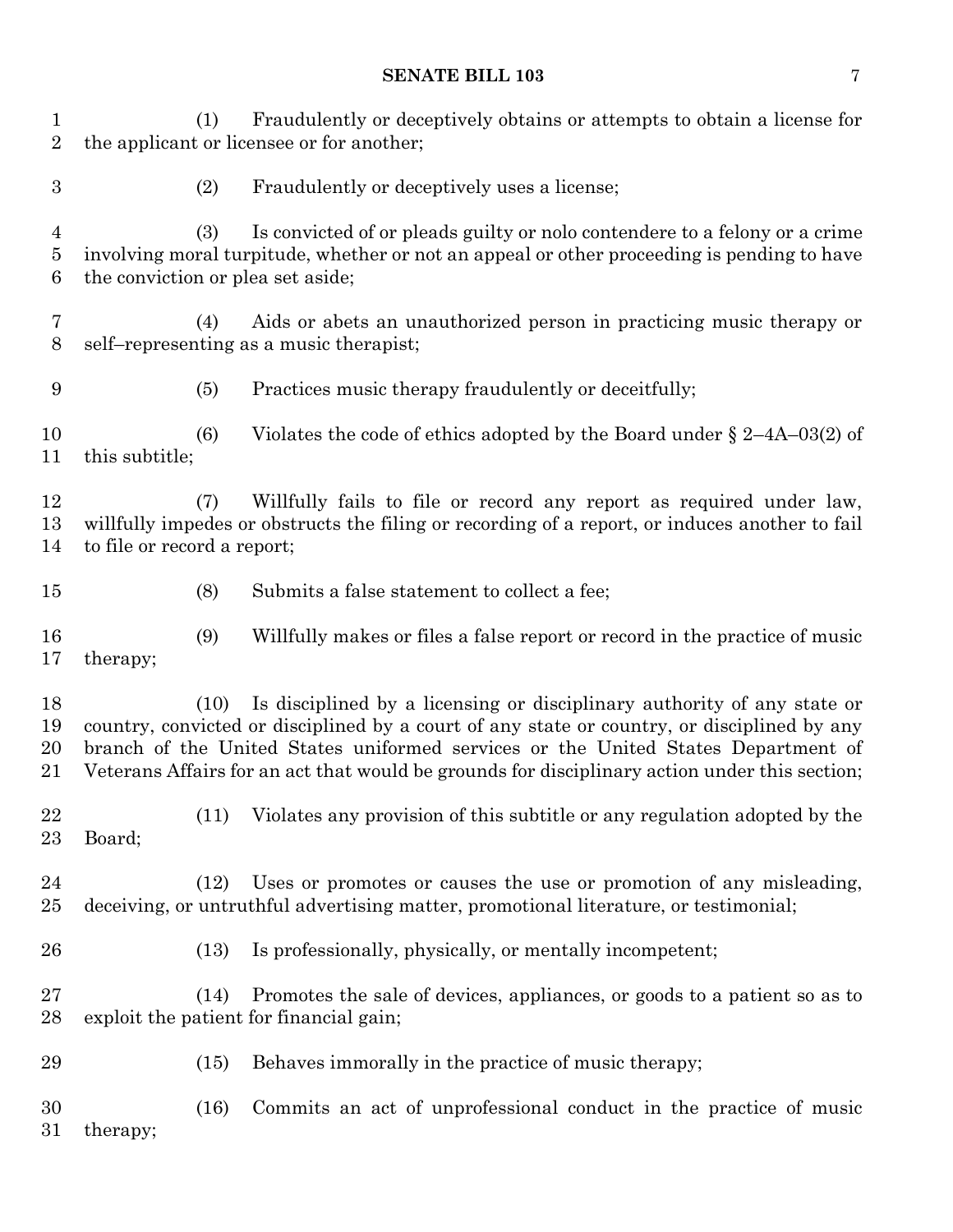| $\mathbf{1}$<br>$\overline{2}$<br>3 | Refuses, withholds from, denies, or discriminates against an individual<br>(17)<br>with regard to the provision of professional services for which the licensee is licensed and<br>qualified to render because the individual is HIV positive;                                                             |
|-------------------------------------|------------------------------------------------------------------------------------------------------------------------------------------------------------------------------------------------------------------------------------------------------------------------------------------------------------|
| $\overline{4}$                      | Fails to cooperate with a lawful investigation conducted by the Board;<br>(18)                                                                                                                                                                                                                             |
| $\overline{5}$<br>$\,6$             | Commits an act that is inconsistent with generally accepted<br>(19)<br>professional standards in the practice of music therapy;                                                                                                                                                                            |
| 7<br>8                              | Fails to submit to a criminal history records check in accordance with $\S$<br>(20)<br>$2-303.1$ of this title;                                                                                                                                                                                            |
| 9                                   | Habitually is intoxicated;<br>(21)                                                                                                                                                                                                                                                                         |
| 10<br>11<br>12<br>13                | Provides professional services while under the influence of alcohol or<br>(22)<br>while using any narcotic or controlled dangerous substance, as defined in $\S$ 5–101 of the<br>Criminal Law Article, or other drug that is in excess of therapeutic amounts or without<br>valid medical indication; [or] |
| 14<br>15                            | Knowingly fails to report suspected child abuse in violation of $\S 5-704$<br>(23)<br>of the Family Law Article;                                                                                                                                                                                           |
|                                     |                                                                                                                                                                                                                                                                                                            |
| 16                                  | IN THE PRACTICE OF MUSIC THERAPY:<br>(24)                                                                                                                                                                                                                                                                  |
| 17<br>18                            | (I)<br>FALSELY REPRESENTS THE USE OR AVAILABILITY OF<br>SERVICES OR ADVICE OF A PHYSICIAN; OR                                                                                                                                                                                                              |
| 19<br>20<br>21                      | MISREPRESENTS THE APPLICANT, LICENSEE, OR HOLDER<br>(II)<br>BY USING THE WORD "DOCTOR" OR ANY SIMILAR WORD, ABBREVIATION, OR SYMBOL<br>IF THE USE IS NOT ACCURATE; OR                                                                                                                                      |
| 22<br>23<br>24                      | PRACTICES MUSIC THERAPY WITH AN UNAUTHORIZED PERSON<br>(25)<br>OR SUPERVISES OR AIDS AN UNAUTHORIZED PERSON IN THE PRACTICE OF MUSIC<br>THERAPY.                                                                                                                                                           |
| 25                                  | $2 - 4A - 21$ .                                                                                                                                                                                                                                                                                            |
| 26<br>$27\,$                        | "music<br>this<br>section,<br>therapist<br>rehabilitation<br>[subcommittee"]<br>(a)<br>In<br><b>COMMITTEE"</b> means a [subcommittee] <b>COMMITTEE</b> of the Board that:                                                                                                                                  |
| 28                                  | Is recognized by the Board;<br>(1)                                                                                                                                                                                                                                                                         |
| 29                                  | (2)<br>Includes music therapists; and                                                                                                                                                                                                                                                                      |